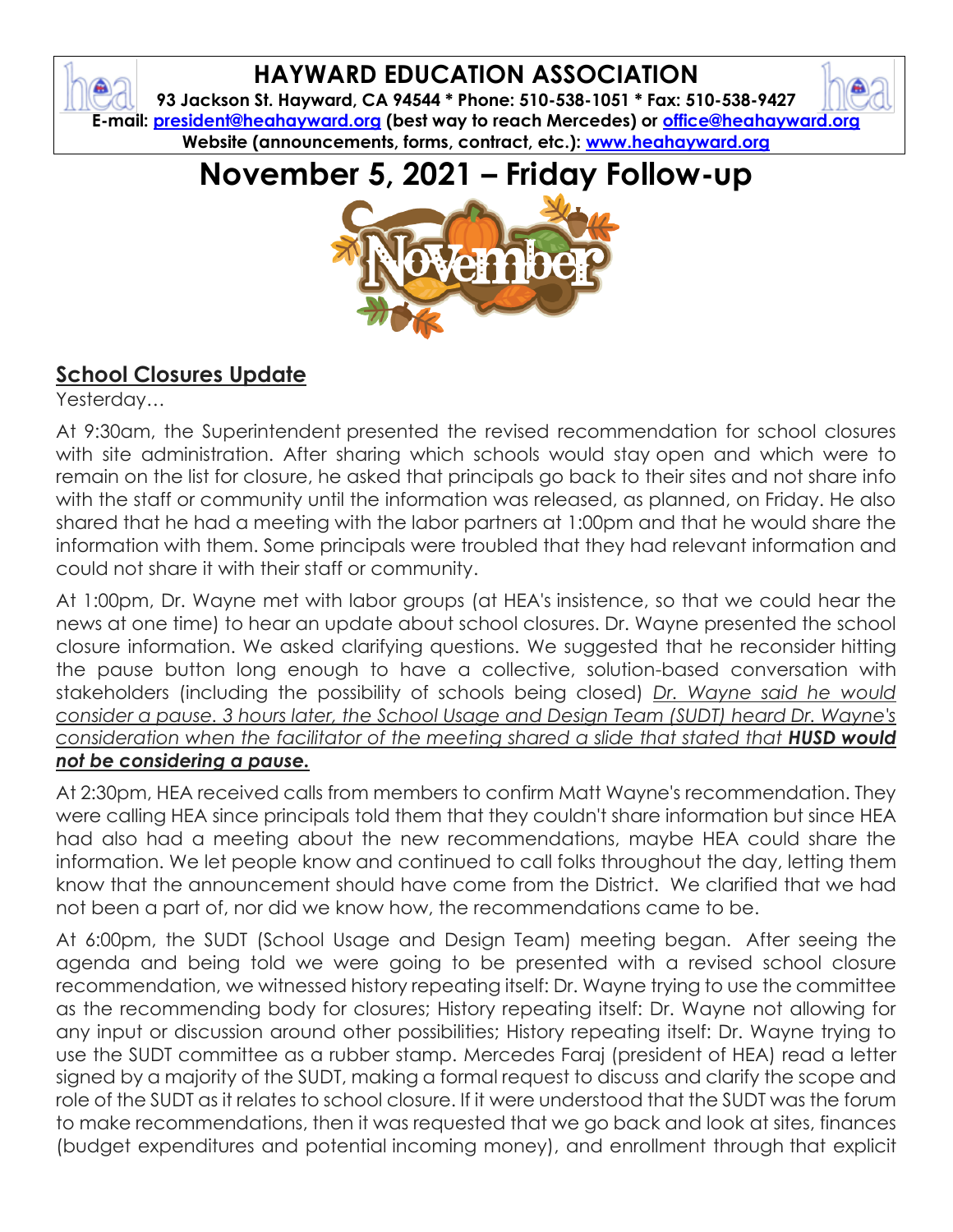lens. Dr. Wayne's response was that we could leave if we wanted and let other folks look at the revised recommendations. No further explanation was given. In the end, the members who had signed the letter, left the meeting hoping that Dr. Wayne would reconsider and hold the discussion about pausing long enough so that SUDT (the group he said made the recommendations in the first place) truly be given the opportunity to produce a recommendation, keeping in mind monies coming in for pre-k/tk programs, community schools, and the like. There are good things we can do collectively for our students - nothing good will come of decisions made in isolation.

While we are pleased to report that the Superintendent has chosen to not close some schools, the plan remains as follows (and continues its harm in its attempt to respond to HUSD's long standing financial and enrollment woes):

- Bowman, Strobridge, and Faith Ringgold to close in '22/'23.
- Glassbrook and Ochoa to close in '23/'24 (Glassbrook would not take Kg next year and Ochoa would not take 7th graders) - It is not clear what the impact would be on teachers' assignments and where the students would go?
- SIAC and the HUB pre-k would move to the elementary sites. Not sure which sites and if there is room, considering the District's design plans for Cherryland and Harder left preschool classes out of the sites' renovation plans.
- Helen Turner pre-k would move to elementary sites in '24/'25 and Brenkwitz and Adult school would relocate to Ochoa.

Following this information, the District's next slide included:

- What do we do with Bret Harte Middle School? (A good question, since in the last 2 weeks, Dr. Wayne felt that Bret Harte needed so much renovation that it "made sense" to just move students up the hill)?
- How do we address the facility needs at Eldridge and Chavez?
- What other strategies do we pursue to balance our budget?

### **We would like to help the District answer these questions.**

We asked about the criteria for making these revisions - Dr. Wayne's response was that he had used the voices from the town hall meeting. But if that were the case, then why wasn't Glassbrook off the list since they had made noise loud enough to be heard throughout the city and in various news articles? Why weren't Faith Ringgold and Strobridge off the list since they had rallies and, in meetings with the District, had stated compelling reasons for staying open. Dr Wayne and his administration did not even meet with Chavez Middle School staff, cancelling the meeting at the last minute on Wednesday of this week. Is it because Dr. Wayne had already taken them off the list using other-than-listening-input to make his decision?

**This is an opportunity** in our HUSD history to challenge the direction and lens of looking at these elements (budgets and enrollment) in education as purely problems that result in a onestop shop solution of upheaval of communities and neighborhoods. **Instead, we should be looking at this time as an opportunity to re-evaluate our programs, to look at money coming in from the State and Federal bureaus as a means to a positive end.** As an example, there is preschool/TK monies (including a new multi-million-dollar grant that Helen Turner obtained to create an inclusive environment at their site for children of all abilities) that could be used to improve our early programs, thereby getting our students into the system early, both strengthening the child's educational foundation but also increasing the likelihood of the child staying in the HUSD system - thereby increasing and stabilizing enrollment. There is money for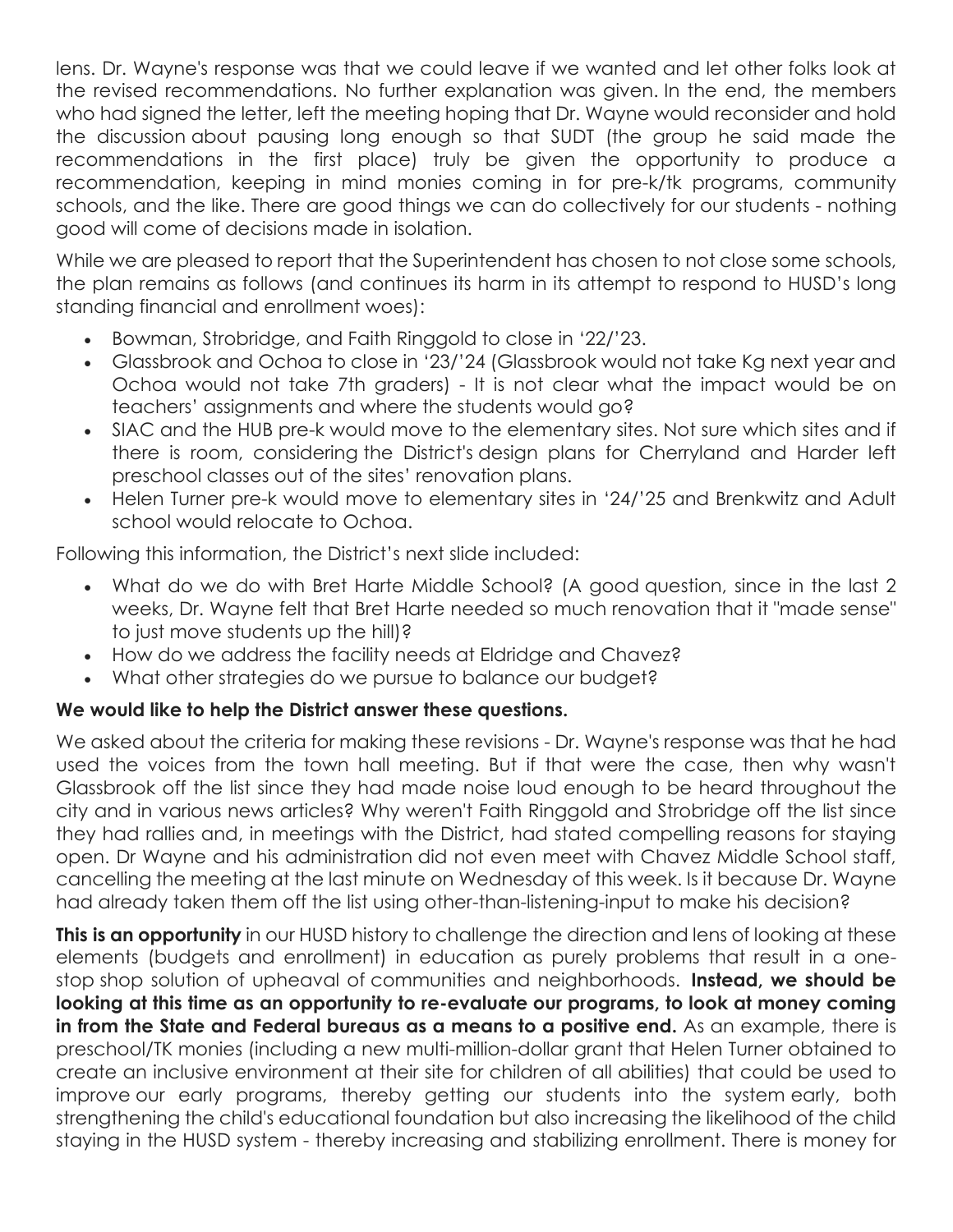community schools - strengthening our schools as more than curriculum-based but providing services and resources to our community beyond the curriculum and resources.

We are in hopes that Dr. Wayne will take all the schools off the list long enough to allow the community/stakeholders to come to the table to provide input collectively to address the long-standing financial and enrollment impacts upon our students. To take a quote from the play *Hamilton*, we "want to be in the room where it happens" - the "it" being helping make decisions that directly relate to HUSD's future, labor groups' future, and - most importantly and most vulnerable to our decisions - our students' future. The town halls, while giving folks the opportunity to voice dissent or opposition with brief examples, have proven themselves less than sufficient to have a forum where discussions can give the respect of the depth and breadth that our students deserve.

There is a song from my childhood, "Many stones can form an arch. Singly, none."

Let us build an arch for our children - one that protects them from dangers overhead and stands the test of time with the strength in each person's contribution.

#### UNITED We Stand, Divided We Beg!

Please keep in mind, we have heard the words of division that the District is counting on as we go through this process – they always do – The District has created elevated levels of anxiety amongst our HEA members pitting school sites, grade levels, subject matters, TOSA, and classroom teachers, against each other. Rather than contributing to the District's demoralizing actions, we need to remember that an injury to one is an injury to all and all of those who serve our students directly are the voices of our students. We must stand strong against attacks from the District. HEA's members (all of us) are vital to the educational, social-emotional, and physical wellbeing of our students. Throughout this "plan" there has been no discussion about administration losing positions or cuts at the District Office where we have watched the building bulging at the seams with administration and assistants to the assistants. Without having a better outcome, we still have huge delays in responses and "getting the job done". We must (collectively, along with our union siblings of AEOTE and SEIU) stand strong, together, and united in message, creating the wall that will protect our students from the District's current divide and conquer strategy.

## **VISP**

Any work on grading/report cards for VISP is on hold while we get a common understanding. If you have already done some work related to grades, keep track of your time!

## **CTA Grant Opportunities for Conferences – Application Window Closes Soon!**

The CTA Board of Directors will award conference grants for the upcoming CTA state-wide conferences. These incentive grants are available to new members, ethnic minority members, and members from small chapters.

#### **[Click here for more details and to apply.](https://www.cta.org/conferences/grants)**

**Grant application deadline:** November 8, 2021 at Midnight.

## **Special Education Conference (Home Edition) THIS Weekend!**

As a final reminder, this weekend is the Special Education Conference. **[Click here](https://www.cta.org/event/2021-fall-special-education-conference-home-edition)** to learn more (*including how to earn university credit for attending*) and register!